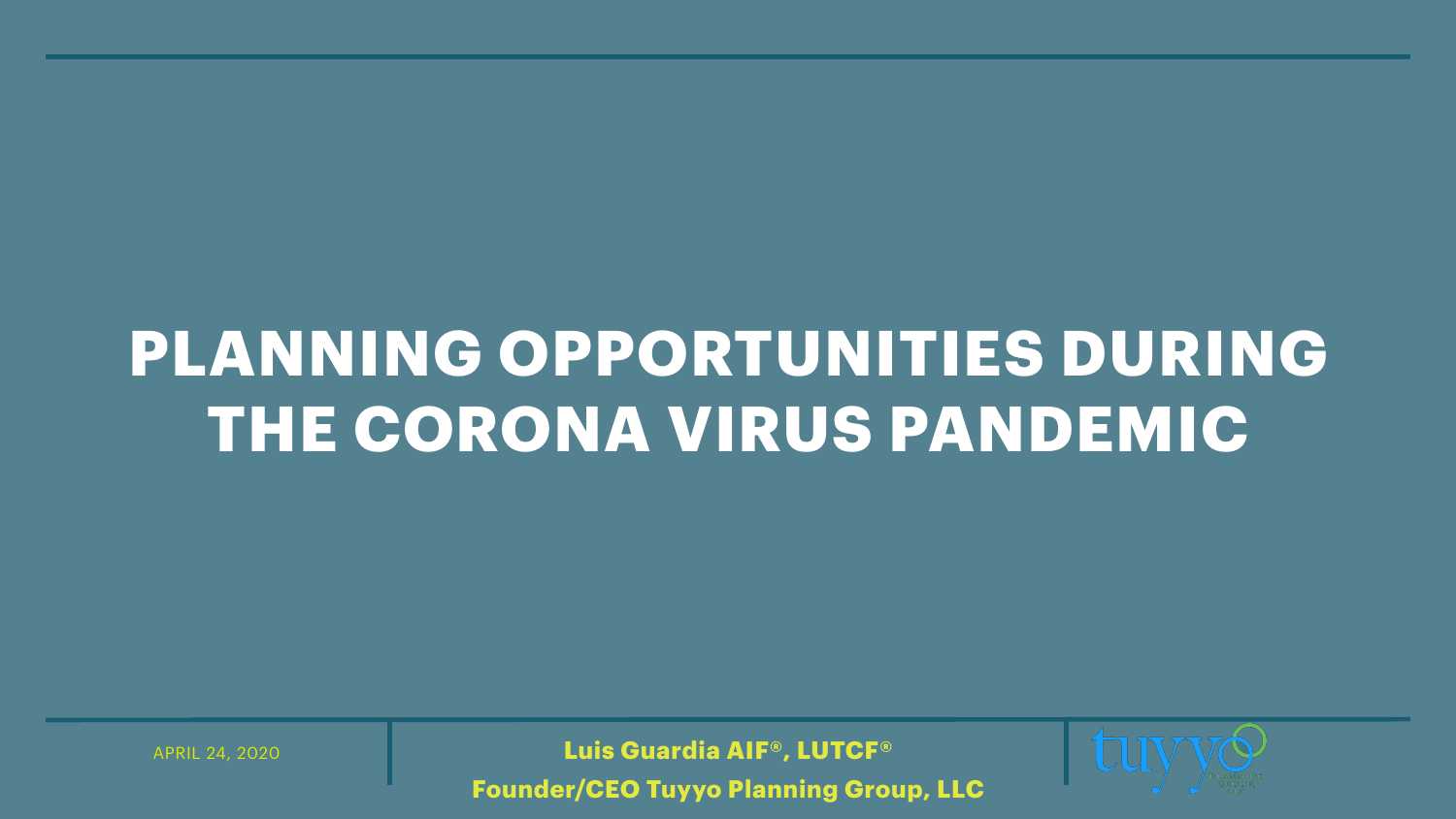# **WANT TO WATCH THIS IN** VIDEO FORMAT? CLICK BELOWA

Planning Opportunities During the Coronavirus Pandemic- (Feel free to share) – Watch Video

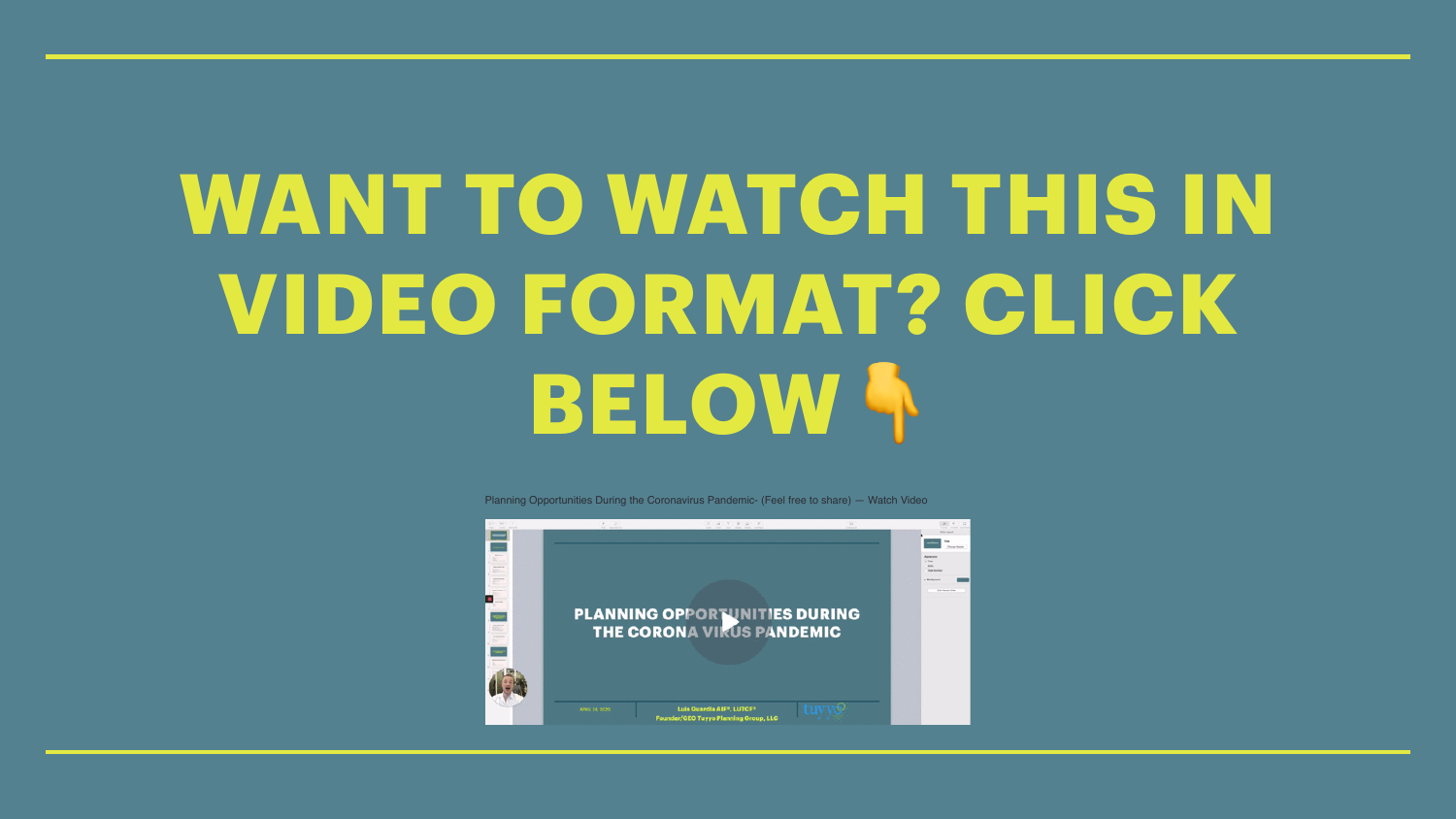# IS CASHFLOW TIGHT?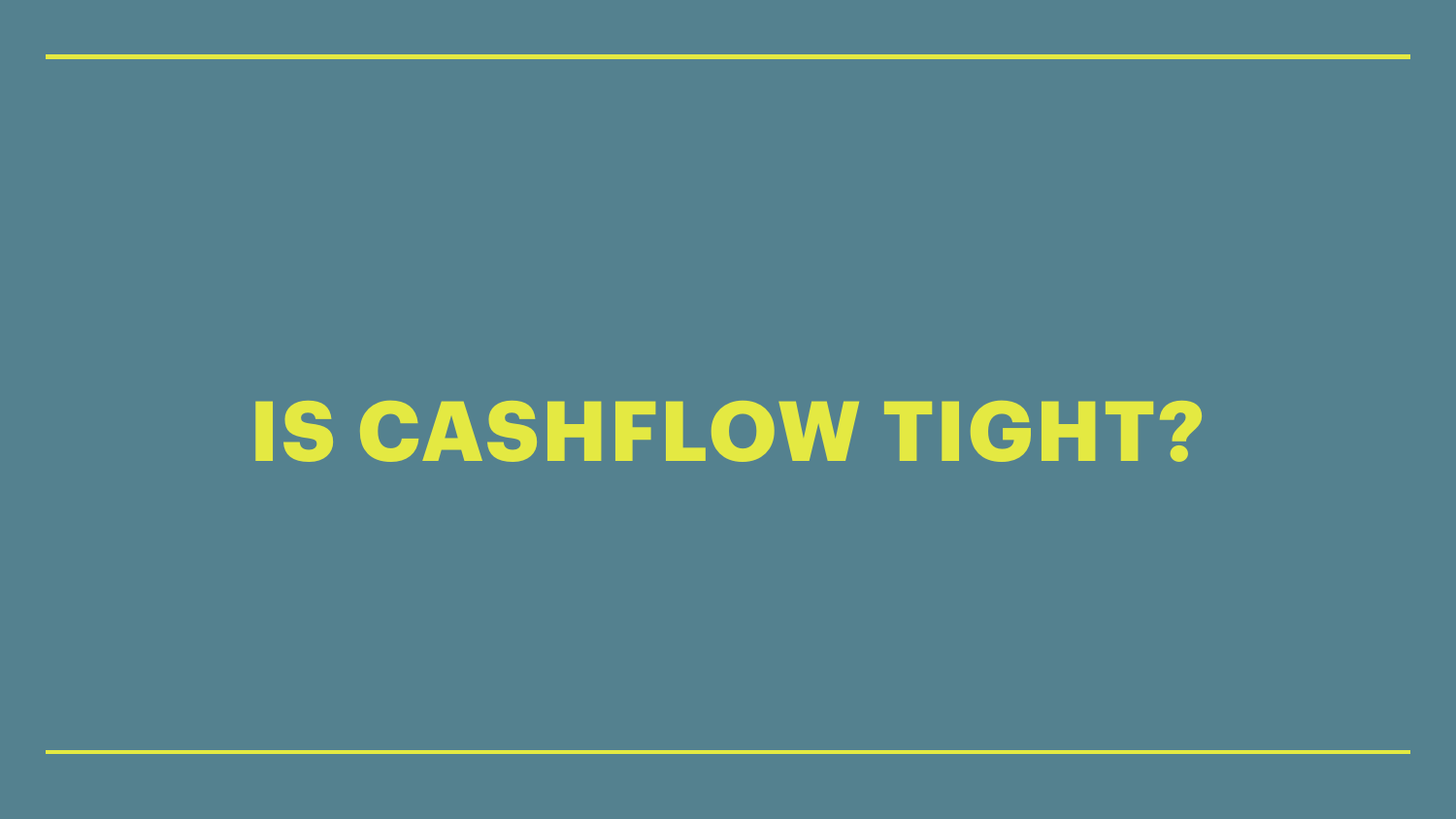### **Reexamine Your Budget**

- **• Evaluate size of emergency fund (3-6 months): Roof, HVAC, etc**
- **• Review discretionary expenses**
- **• Subscriptions, Gym Memberships**
- **• Budget resources- Free: [vertex42.com](http://vertex42.com) Paid: [YNAB.com](http://YNAB.com) (\$84/yr)**
- **• Apply for Unemployment Insurance**
- **• Request credit card interest rate reduction**
- **• Apply for Pandemic Unemployment Assistance (PUA)**
- 

\*\*Disclaimer- All information provided is for informational purposes only and is not considered financial, legal, investment, or tax advice. Please reach out to a qualified professional to discuss your unique needs. While

**• Do you have the appropriate type of Life Insurance? (Low Cost Term Life vs Expensive Permanent Life Insurnace) Appropriate duration of life insurance? Term Life can be less expensive (if in good health, non-tobacco) and portable vs Employment Elective Group Coverage.**



### **BUDGET (SPENDING PLAN)**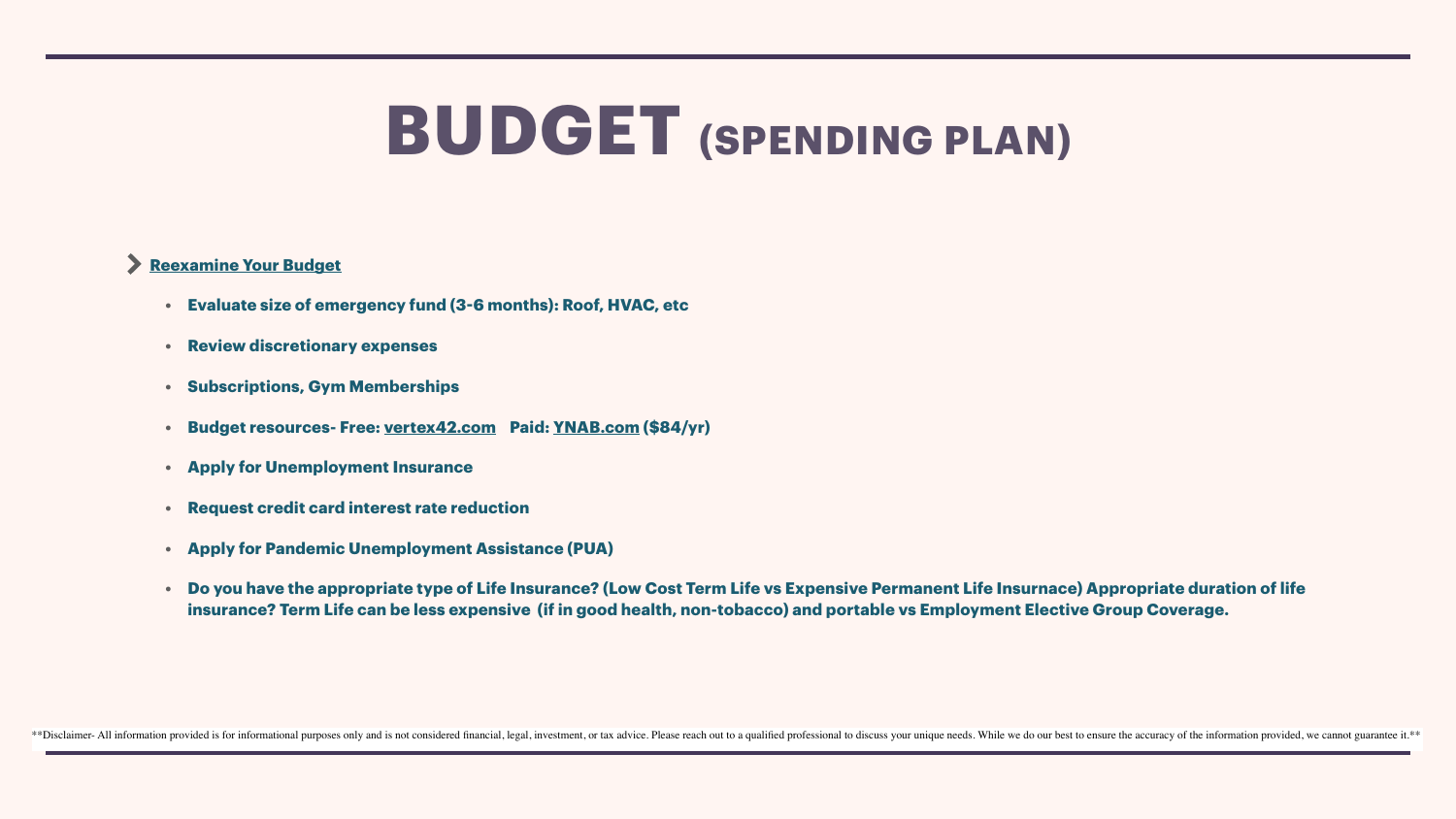

- **• 0% interest & No PAYMENTS through Sep. 30th 2020**
- **• Defaulted and non-defaulted (Direct Loans)**
- **• Defaulted and non-defaulted Federal Family Education Loans (FFEL Program Loans)**
- **• Federal Perkins Loans**

**\*\*Please note that some FFEL Program loans are owned by commercial lenders, and some Perkins Loans are owned by the institution you attended. These loans are not eligible for this benefit at this time. Contact your Loan Servicer or visit [StudentAid.gov/login](https://studentaid.gov/fsa-id/sign-in/landing)**

\*\*Disclaimer- All information provided is for informational purposes only and is not considered financial, legal, investment, or tax advice. Please reach out to a qualified professional to discuss your unique needs. While

## **FEDERAL STUDENT LOANS**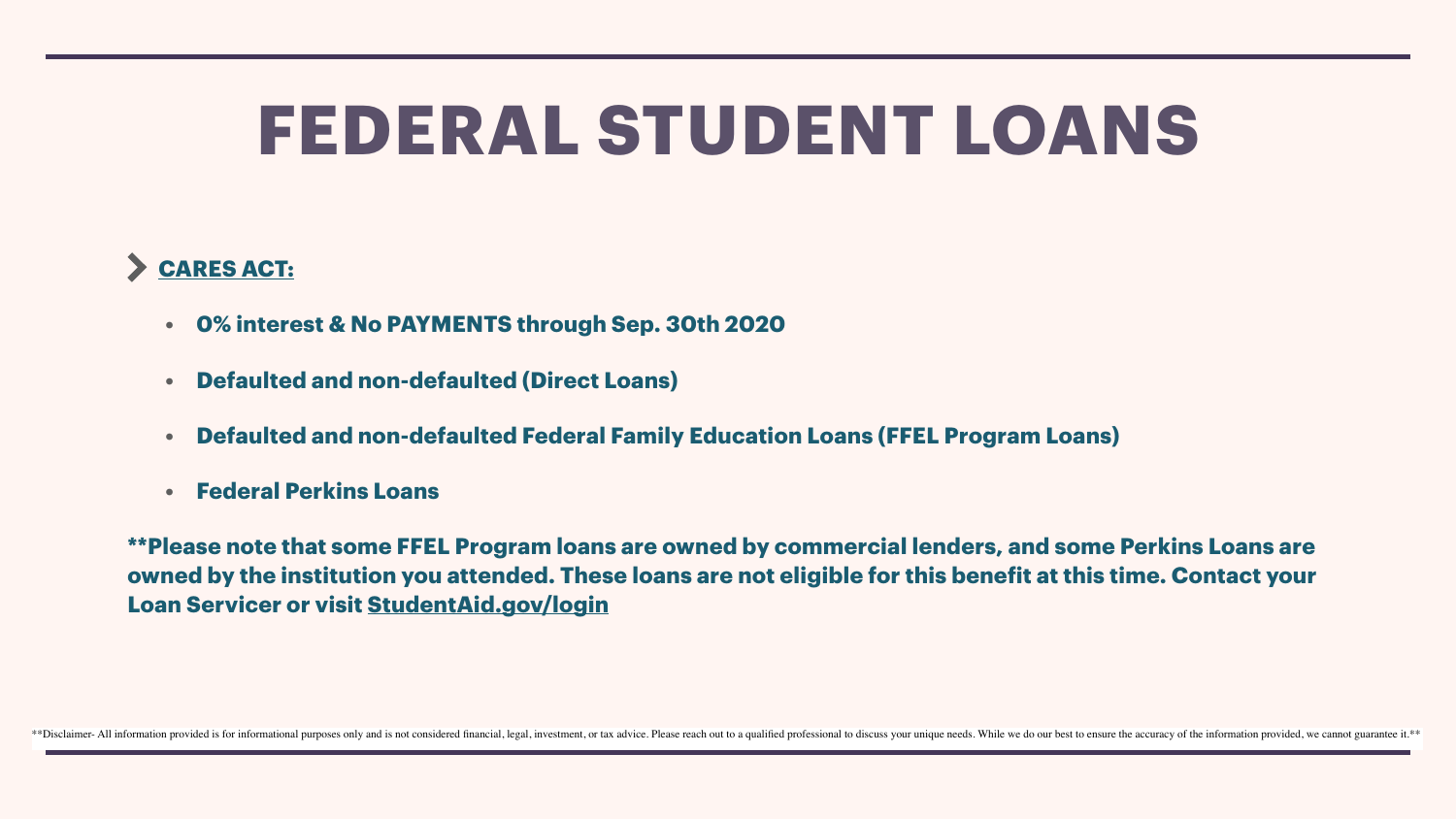### **Traditional Refinance**

- **• Best if you can reduce rate by 1% or more & Loan is <10 yrs old**
- **• Reduce Interest Rate- 30 yr fixed as low as @ 3.375% (depending on credit score)**
- **• Reduce Monthly Payment- \$\$\$**

### **Cash-Out REFI**

- **• Access up to 80% Tax Free Capital**
- **• Eliminate PMI**
- **• Rates around 3.65% on primary residence (30 yr fixed)**
- 

\*\*Disclaimer- All information provided is for informational purposes only and is not considered financial, legal, investment, or tax advice. Please reach out to a qualified professional to discuss your unique needs. While

### **• \$60,000 Cash-Out refi example: Originally Purchased for \$215k, Current Loan Balance \$180k, Appraised at \$300k, 3.65% 30 yr rate**

## **MORTGAGE REFINANCING**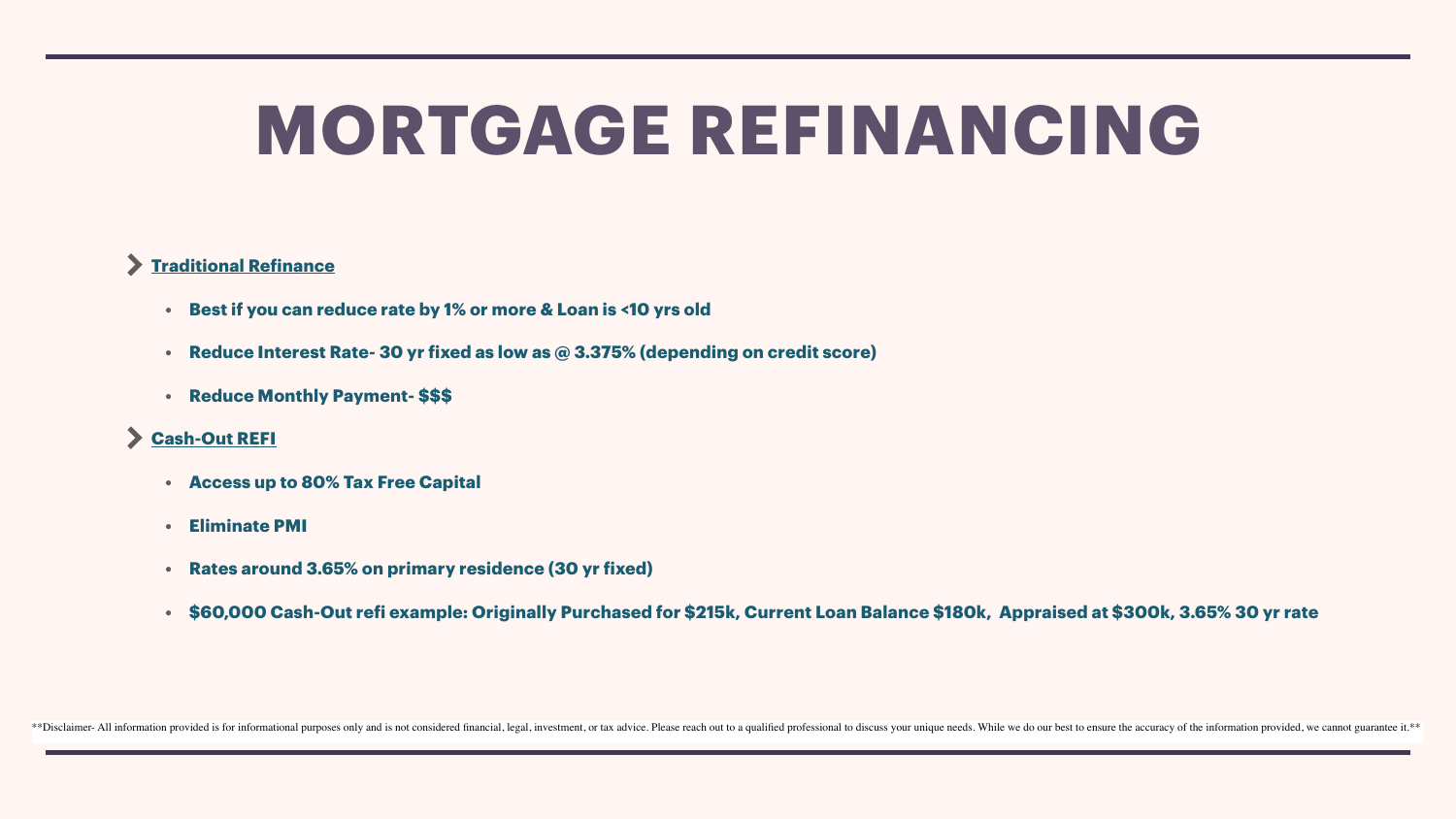### **Reduce Retirement Account Contribution**

**• BUT try to contribute up to your employer match (free money)** 

**Coronavirus-Related Distribution: You, spouse or dependent were diagnose with or financially impacted by Covid-19.** 

- **• Up to \$100,000 exempt from 10% penalty and withholding**
- **• Can be reported over 3 year period and can be rolled back (whole or part) into acct within 3 yrs**

**401k or other Retirement Account Loans** 

- **• Increase from \$50K to \$100K loan- May equal, but not exceed vested balance (during the 180 day period following enactment)**
- **• Payments that were to be made in 2020 can be delayed up to One Year.**
- **• Tax Free, Rate is close to Prime Rate, your paying yourself back the interest, and typically over a 5 year period.**

### **ROTH IRA's**

- **• Return of Principle (Contributions, Cost Basis) can always be taken out tax free**
- **Financial Planning Association (FPA)- PRO-BONO Opportunities for those is need. Email: ([rosslpatterson@gmail.com\)](mailto:rosslpatterson@gmail.com)**

\*\*Disclaimer- All information provided is for informational purposes only and is not considered financial, legal, investment, or tax advice. Please reach out to a qualified professional to discuss your unique needs. While

## **RETIREMENT ACCOUNTS (LAST RESORT)**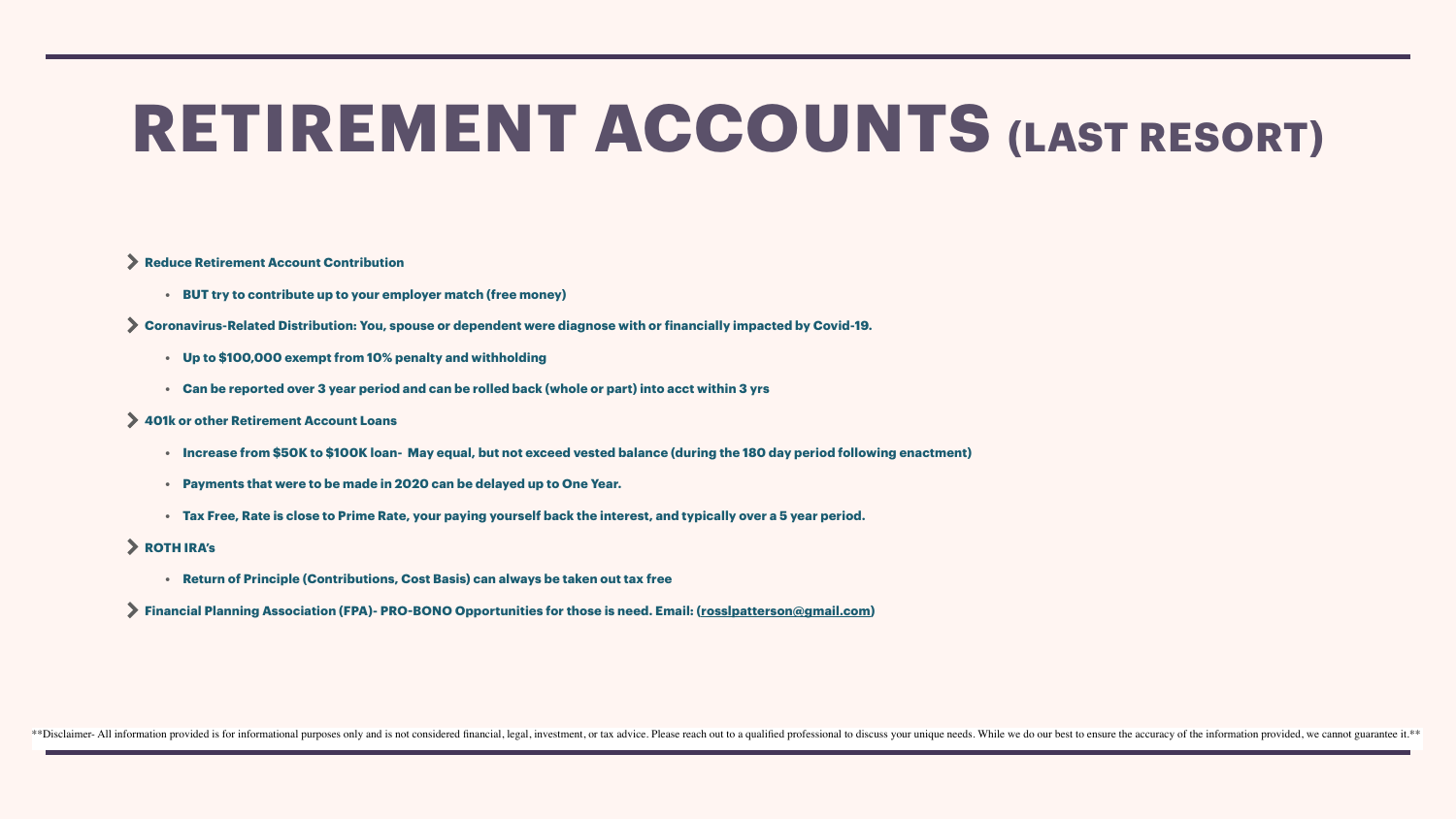### $\sum$ **Estate Planning Documents**

- **• Healthcare Proxies**
- **• Living Wills**
- **• Advanced Directives**

\*\*Disclaimer- All information provided is for informational purposes only and is not considered financial, legal, investment, or tax advice. Please reach out to a qualified professional to discuss your unique needs. While

### **ESTATE PLANNING**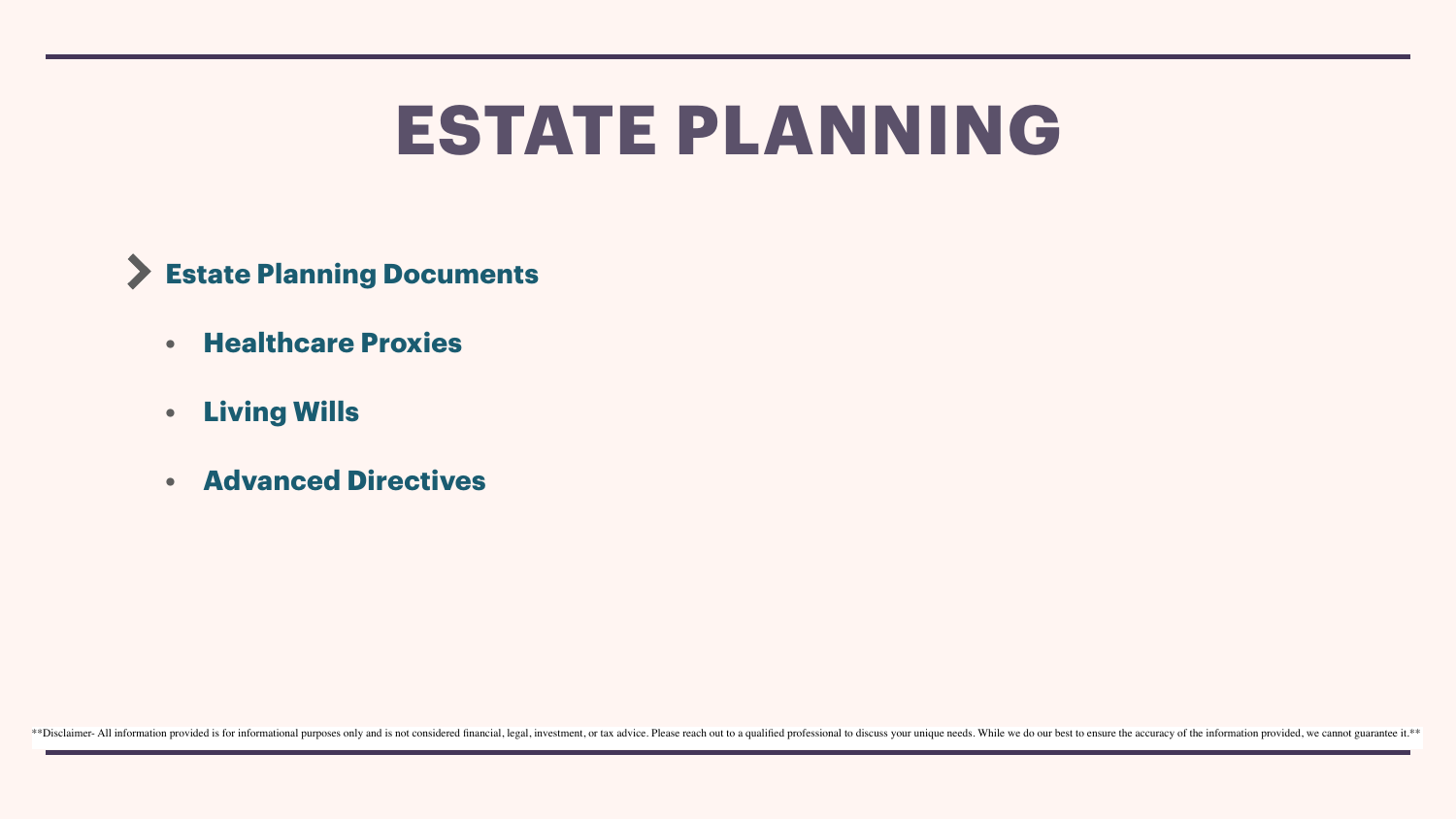## OPPORTUNITIES IF YOU ARE **FINANCIALLY SECURE DURING A RECESSION OR MARKET** CORRECTION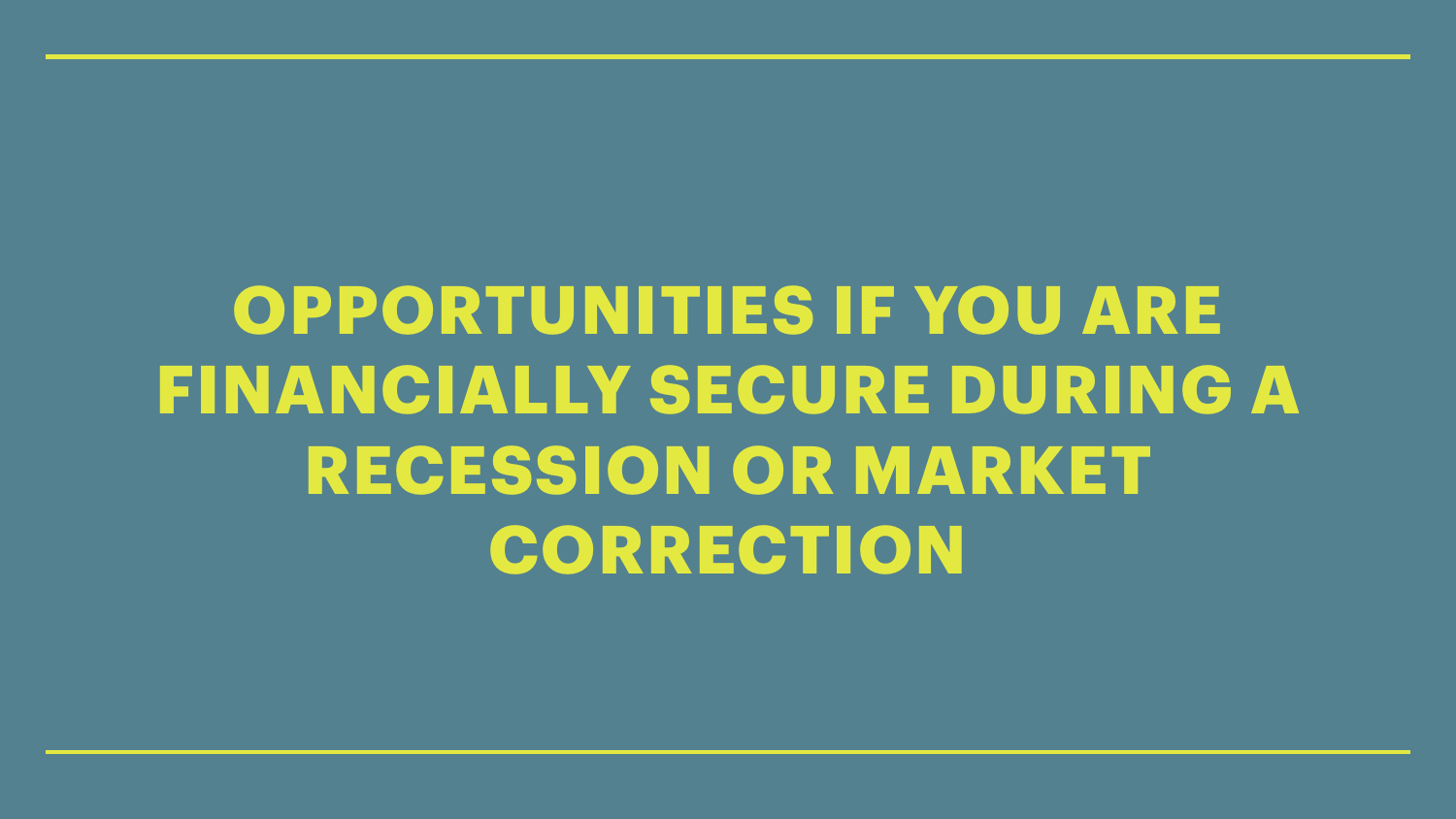**If you DIY your investments, create an Investment Policy Statement (IPS) to guide your decision making and** 

- **Refinancing debts while rates are low (investment properties, commercial loans, etc)**
- **Rebalancing Investment and Retirement Accounts**
- **Revisit target asset allocation and overall investment philosophy**
- **process. (Will provide a sample IPS)**
- **Traditional or Roth IRA contributions- Taking advantage of low valuations**
- **Revisit the fees of your current investment holdings (ETF Index funds vs Managed funds)**
- **Maximize Yield on Cash: UFB Direct & Comenity Bank offer 1.7% APY(as of 4/23/2020)**

\*\*Disclaimer- All information provided is for informational purposes only and is not considered financial, legal, investment, or tax advice. Please reach out to a qualified professional to discuss your unique needs. While

## **ASSETS AND DEBT ISSUES**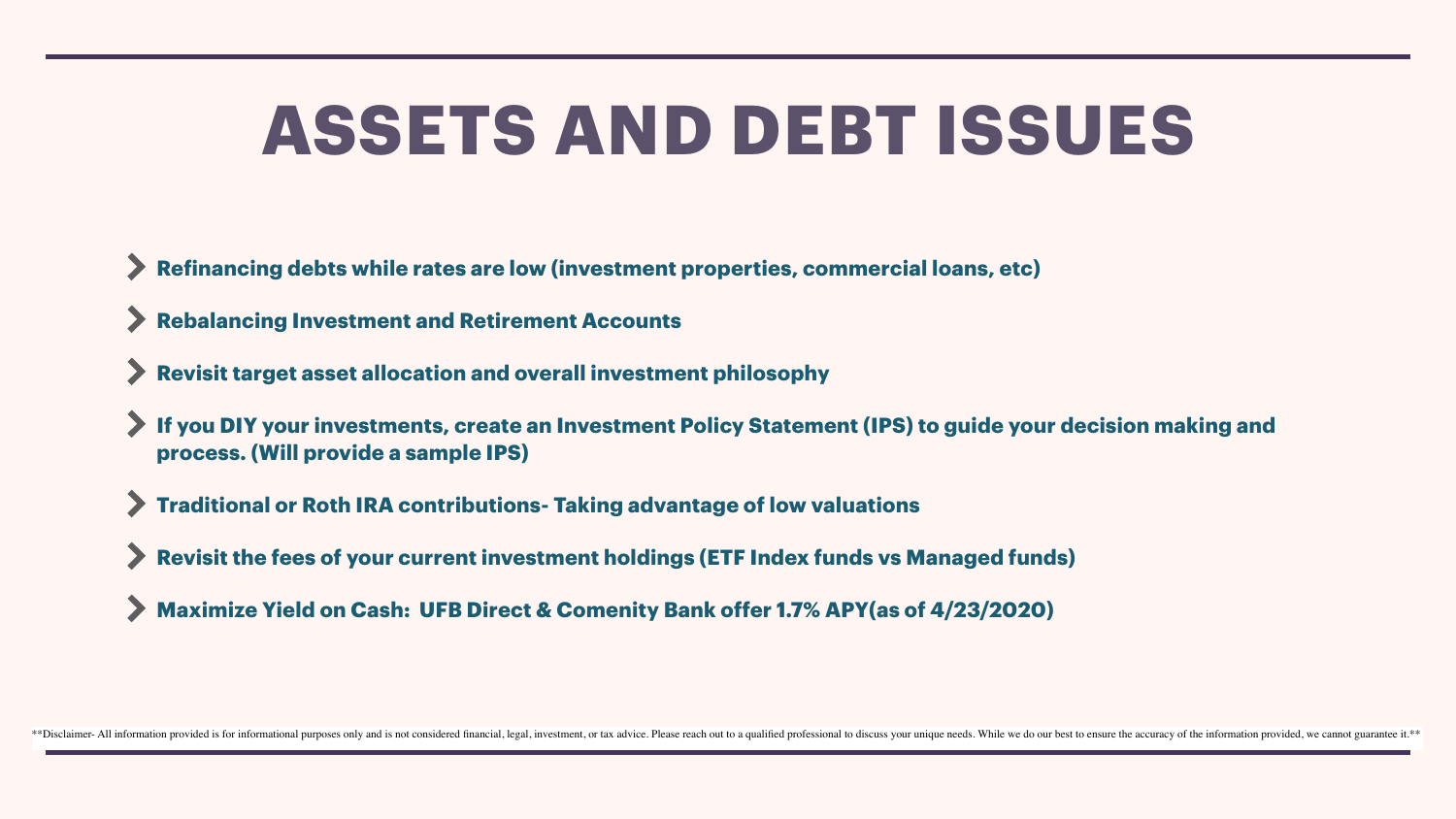### **Do you have a traditional 401(k) or IRA?**

**• Converting some of the assets into a Roth IRA could be beneficial while valuations are low. If you are laid off, you may have more room in your tax bracket to do Roth conversions.** 

- 
- **Do you have any assets with a tax loss?** 
	- **• Consider harvesting the loss, which could reduce your tax liability**
- **Good opportunity to fund College 529 plans during low valuations**
- **If you have an annual gifting strategy in place to pass assets to your heirs consider:** 
	- **• Gifting assets (up to \$15k per person) now, while valuations are low and while support may be particularly helpful to the donee.**
- **Are you in a position to help family members in need of financial assistance?** 
	- **• Consider making intra-family loans when the Applicable Federal Rate (AFR) is low.**
	- **• Avoids gift tax**
	- **• Locks in a favorable interest rate for the borrower**
	- **• Can act as an "advance" on inheritance when structured with your heirs.**

\*\*Disclaimer- All information provided is for informational purposes only and is not considered financial, legal, investment, or tax advice. Please reach out to a qualified professional to discuss your unique needs. While

## **TAX PLANNING QUESTIONS**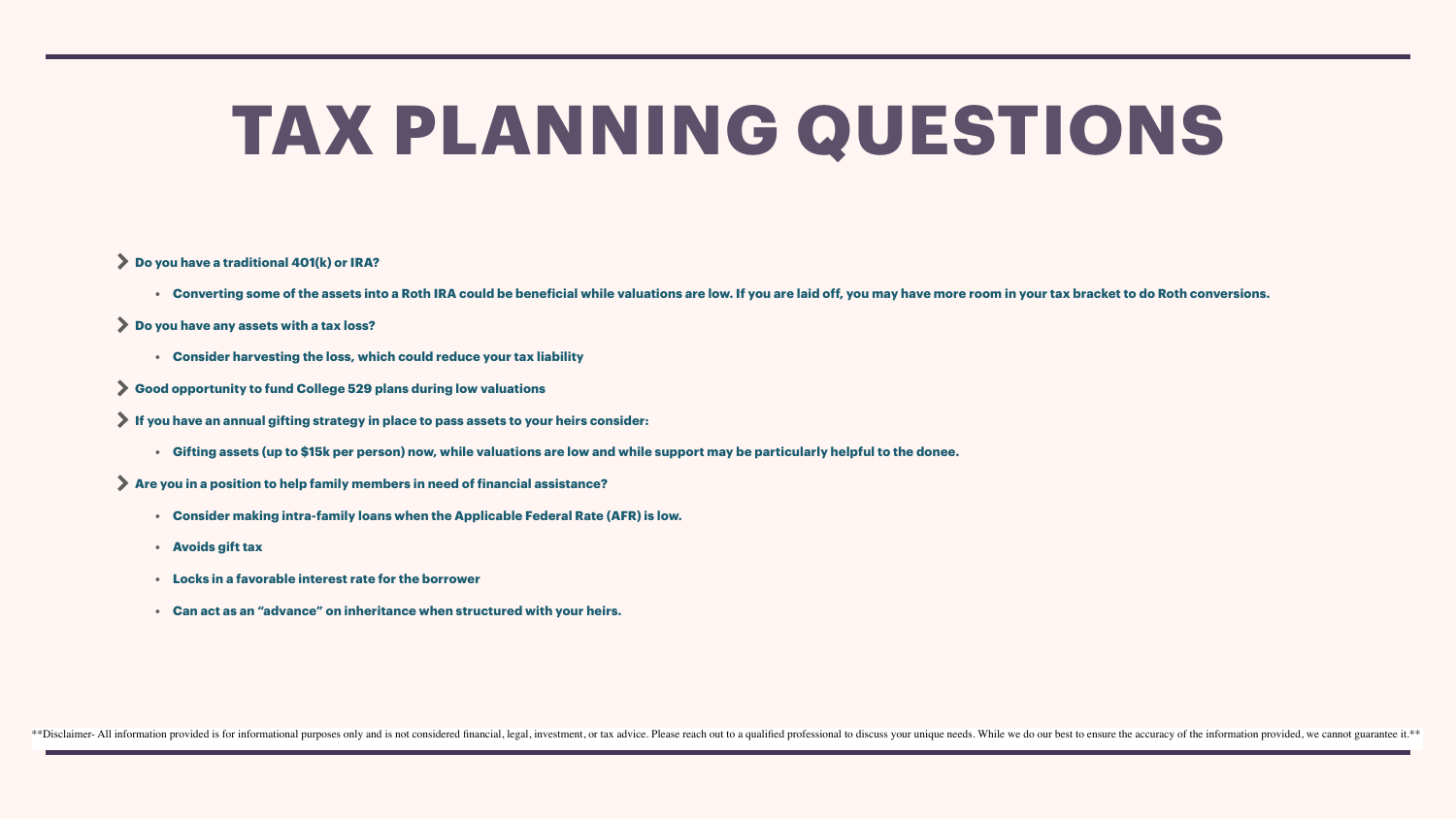# NEW PROPOSALS BEING INTRODUCED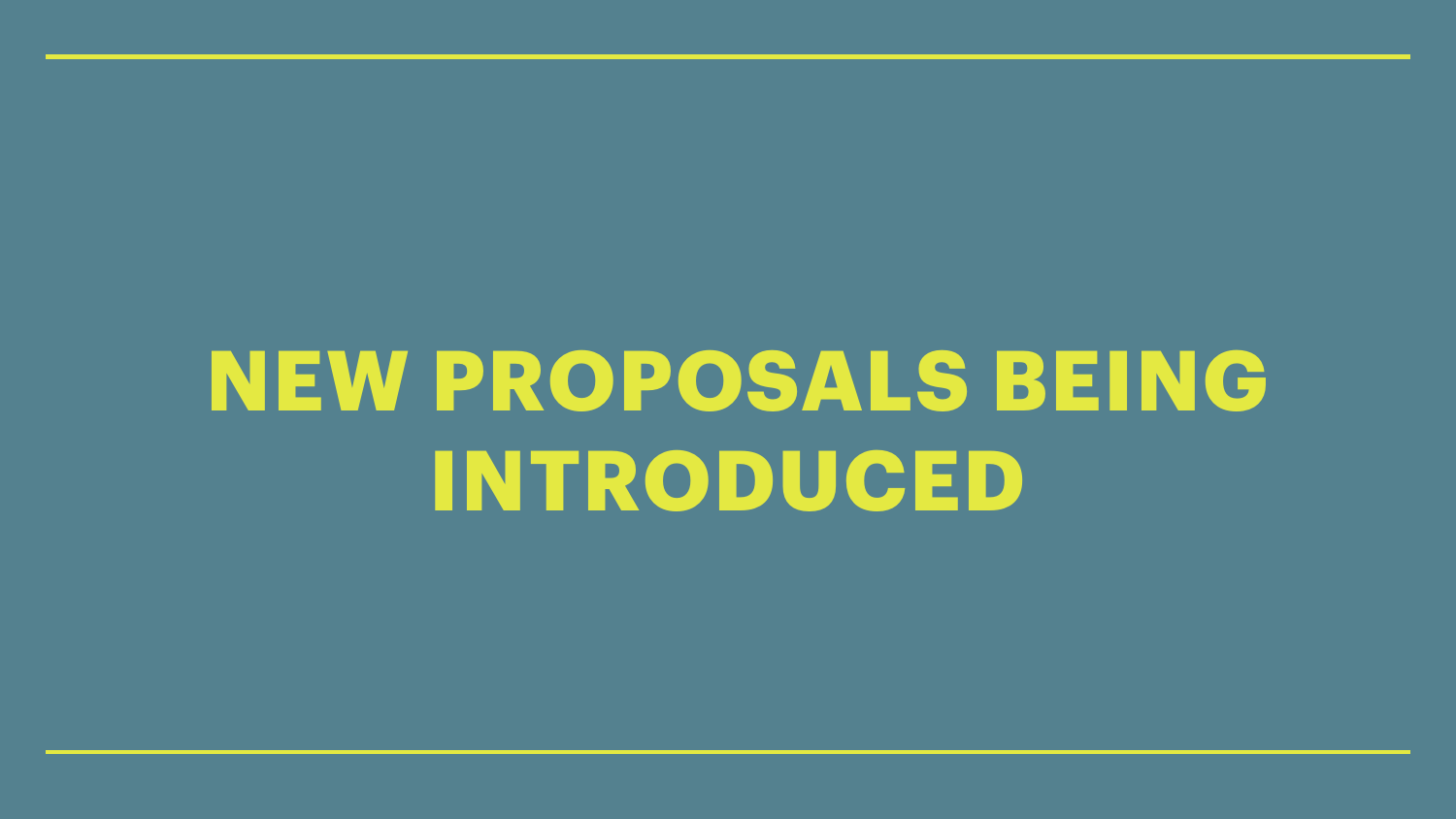### **\$2,000/Month for 6 months**

### **Eligibility**

- **• 16 Years or older**
- **• \$130,000 income or less**
- **• Doubles for couples**
- **• \$500 extra per child (max \$1,500)**
- **• Not counted as income**
- **• Applies to those claimed as dependents**
- **Cost: \$448 Billion/month or \$2.7 Trillion**

**<https://khanna.house.gov/media/press-releases/release-representatives-ro-khanna-and-tim-ryan-introduce-legislation-send>**

\*\*Disclaimer- All information provided is for informational purposes only and is not considered financial, legal, investment, or tax advice. Please reach out to a qualified professional to discuss your unique needs. While



### **EMERGENCY MONEY FOR PEOPLE ACT**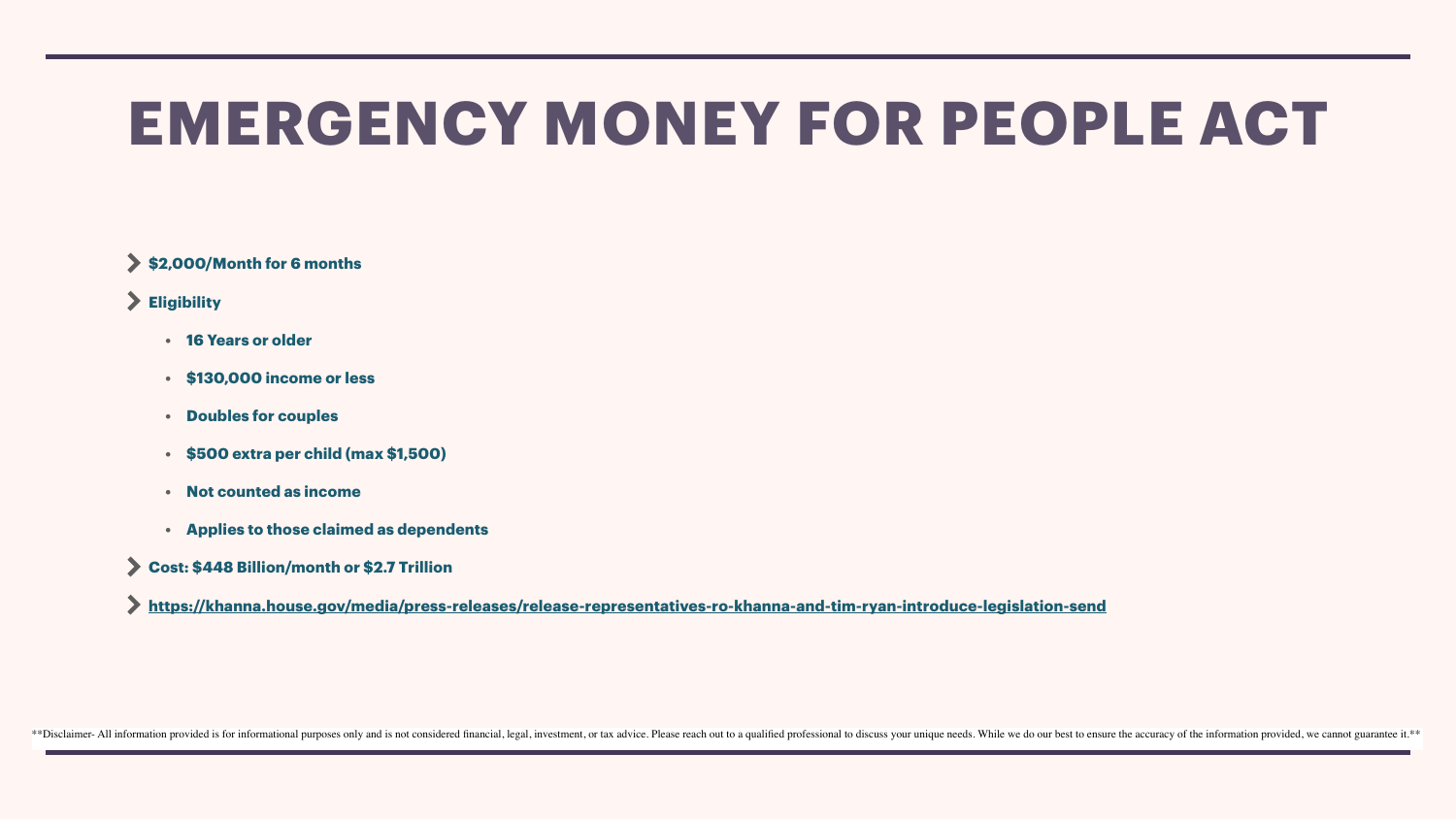### **Renters- 1 Year**

- **No rent on primary residence**
- **No impact on credit score**
- **Not treated as owed debt**
- **Home Owners- 1 Year** 
	- **No mortgage on primary residence**
	- **No impact on credit score**
	- **No risk of foreclosure**
- **Landlords** 
	- **Rent to be reimbursed**
	- **Comes with strict stipulation. Ex: no rent increase for 5 years**
- **Cost = \$1.3 Trillion**
- **https://omar.house.gov/sites/omar.house.gov/f[iles/Omar%20-%20Rent%20%26%20Mortgage%20Cancellation%20Act%20](https://omar.house.gov/sites/omar.house.gov/files/Omar%20-%20Rent%20%26%20Mortgage%20Cancellation%20Act%20-One%20Pager%20and%20Legislative%20Framework.pdf)-One%20Pager%20and%20Legislative%20Framework.pdf**

\*\*Disclaimer- All information provided is for informational purposes only and is not considered financial, legal, investment, or tax advice. Please reach out to a qualified professional to discuss your unique needs. While

### **EMERGENCY RENT AND MORTGAGE CANCELATION ACT**